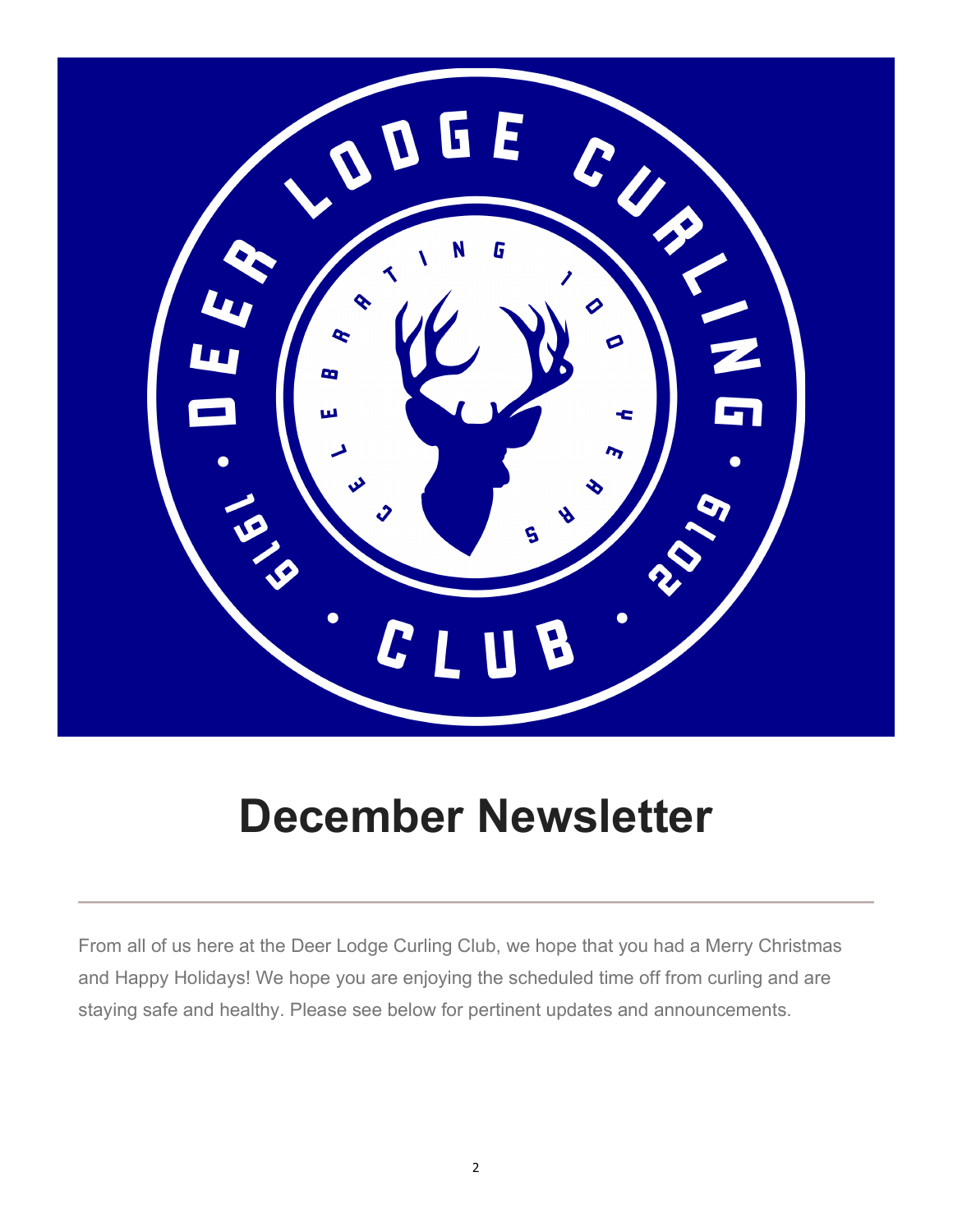

## Cancelled Events

Due to provincial health restrictions, the U18 provincials that was scheduled for Dec. 27-31 at DLCC has been postponed. The Manitoba Open, set to take place in January, has also been cancelled as the new health restrictions do not allow for any tournaments (bonspiels) to be held.

In addition, the New Year's Day Levee that traditionally takes place at DLCC is cancelled this year in an attempt to reduce the number of unnecessary gatherings.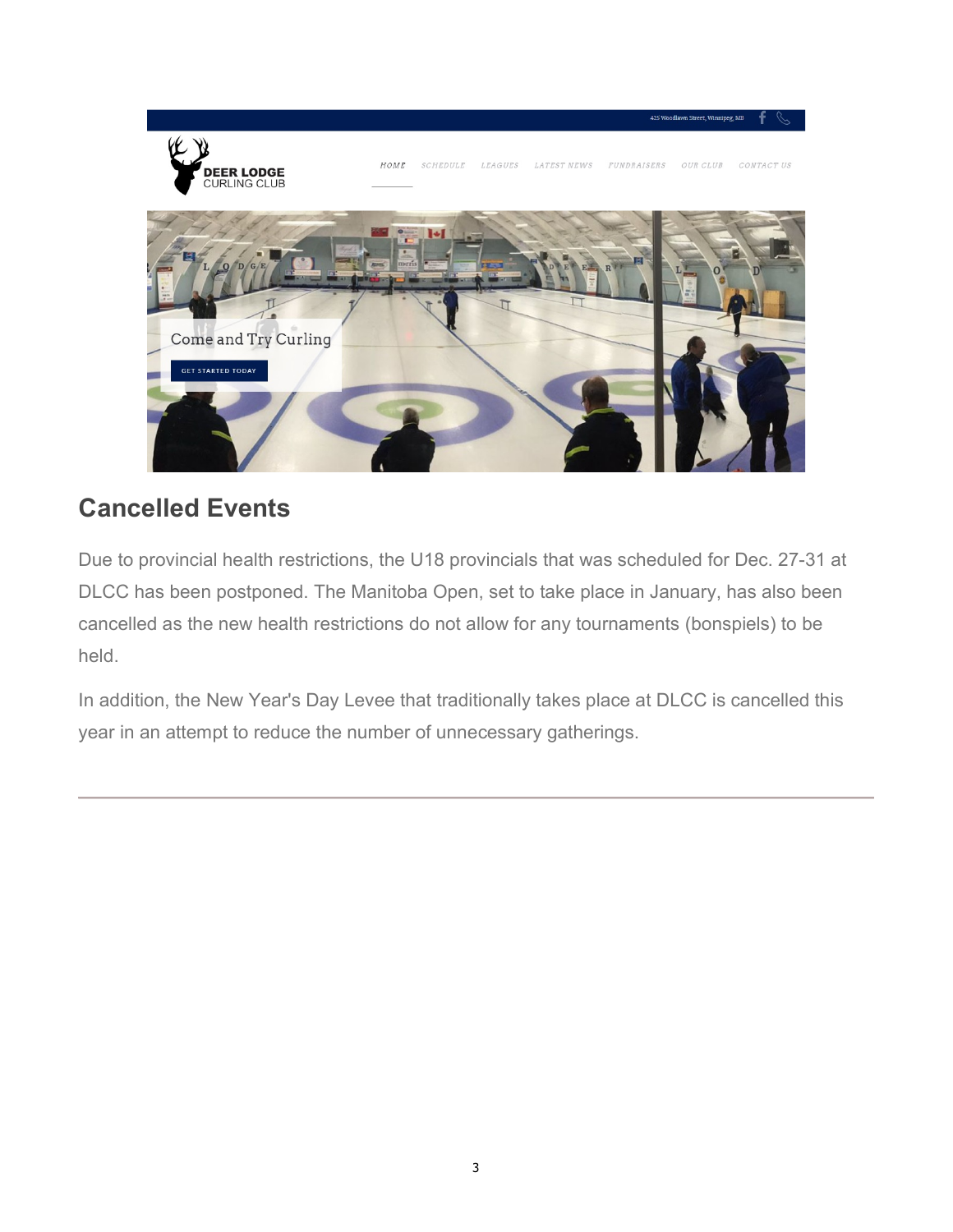

## League Play Set to Resume!

Regularly scheduled league-play is set to resume the week of January 3, so please check your schedule and talk to your league coordinator(s). As of today, there are no restrictions in place that would limit regular league play. The only thing that affects the club so far is that liquor service can only be provided until 10 pm and our capacity for large-scale events.

As we are all aware, these are subject to change based on the changing public health orders and restrictions. Please keep an eye on your emails and the DLCC Facebook page and website for updates.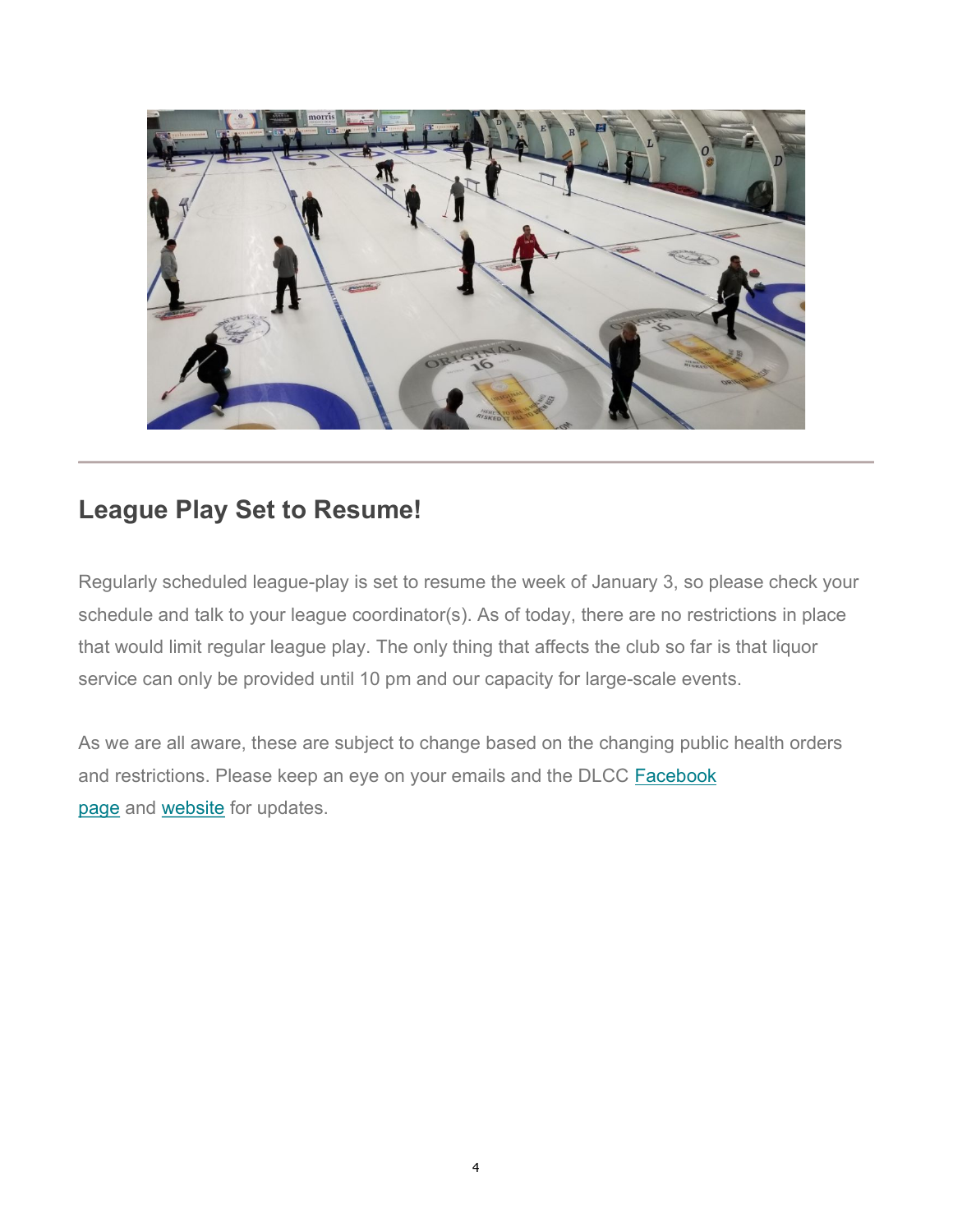

## CurlManitoba Raffle!

Help support DLCC by taking part in CurlManitoba's online 50/50 raffle, which has been set up through Funding Change. A portion of the proceeds will go to affiliated curling clubs in Manitoba, and the purchaser can choose the club that they would like to have their portion go to. The draw will launch on January 3 and close on January 31.

Tickets are 1 for \$10, 3 for \$25, and 5 for \$35. Click here to start purchasing your tickets on January 3. Please remember to choose the club you want to support when purchasing your ticket(s).

The DLCC cannot operate without the help of volunteers, and as the saying goes - "many hands makes light work". If you are interested in helping out and giving back to the club, even if it's for a very small time commitment, we would love to hear from you.

Click here to Volunteer!